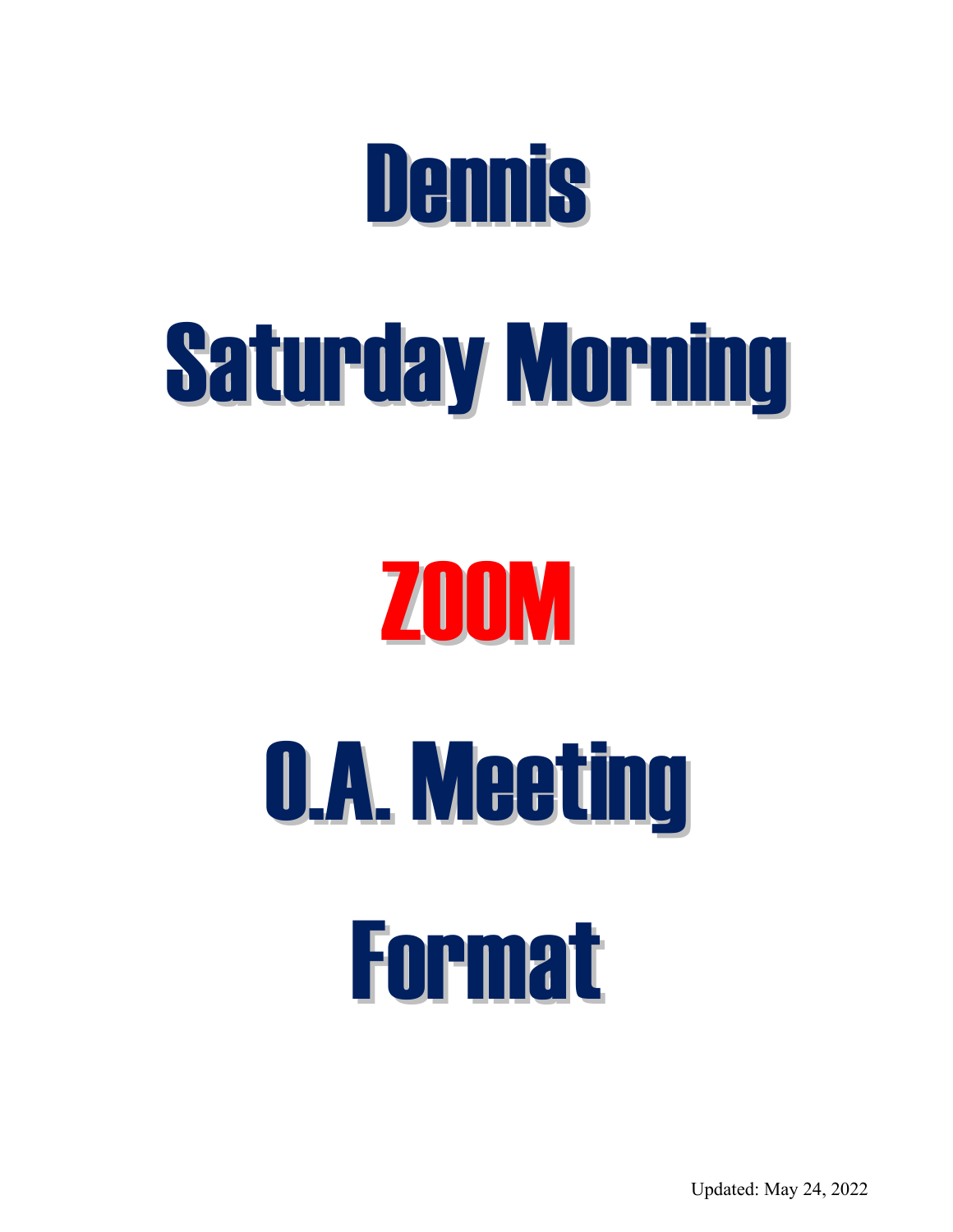Overeaters Anonymous Saturday Morning Meeting 9:00-10:00 Zoom Meeting Format Revised 5/24/2022

Zoom ID: 842 8177 7988 Zoom Password: Recovery

**On the last Saturday of each month we will have a Round Robin. We will read the tools without sharing. We will then start the Round Robin sharing with a spiritual timekeeper. Sharing is limited to 2 minutes. The Chair will ask for a volunteer to keep time. At 9:40 am, the Chair will announce the 7th tradition, ask for announcements. When announcements are over, ask if anyone wants to share. If/when there are no more people to share, the round robin will continue.**

"Welcome to the Saturday morning meeting of Overeaters Anonymous. My name is This and I am this month's meeting Leader. This is a 60 minute meeting and will end at 10:00 AM. Please take this opportunity to mute your electronic device. After a moment of silence, would all those who wish to, join me in the Serenity Prayer.

*"God, grant me the serenity to accept the things I cannot change, the Courage to change the things I can and the wisdom to know the difference."*

"Would \_\_\_\_\_\_\_\_\_\_\_\_ please read the "**Preamble**"?

# **PREAMBLE**

Overeaters Anonymous is a fellowship of Individuals who, through our shared experience, strength and hope, are recovering from compulsive overeating.

We welcome everyone who wants to stop eating compulsively. There are no dues or fees for members; we are self-supporting through our own contributions, neither soliciting, nor accepting outside donations.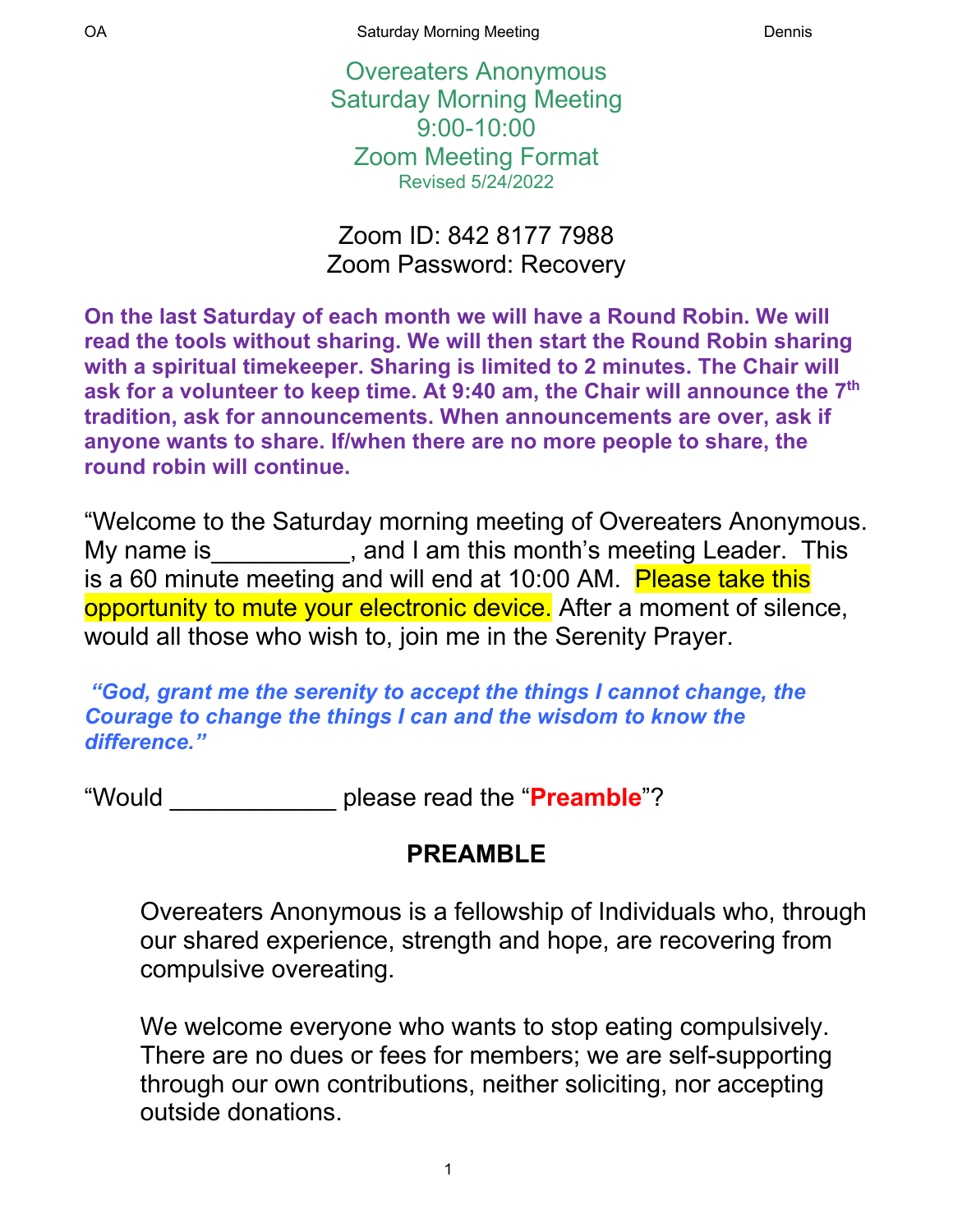OA is not affiliated with any public or private organization, political movement, ideology or religious doctrine; we take no position on outside issues.

Our primary purpose is to abstain from compulsive eating and to carry the message of recovery through the Twelve Steps of OA to those who still suffer**.**

"This meeting has found the following **disciplines** to be effective:

- 1. It is suggested that there be no mention of specific foods as this may trigger someone else's compulsion. No food at this meeting.
- 2. "Feedback, cross talk and advice-giving are discouraged here. Cross talk during an OA meeting is giving advice to others who have already shared, speaking directly to another person rather than to the group, and questioning or interrupting the person speaking/sharing at the time."
- 3. In accordance with the Traditions and Principles of OA, we ask that you refrain from referencing non-Conference approved literature.
- 4. As a courtesy to all members and to ensue your anonymity, as well as that of other participants, we ask that you do the following:
	- a. Please sign in with your first name only and if you wish to, add your phone number.
	- b. Make sure only OA members can see and hear the meeting.
	- c. Once the meeting starts, please mute your device unless you are the person speaking.
	- d. If you are moving around during the meeting, please turn off the video on your device.
- 5. Anyone who phoned into the meeting that would like their name added to the virtual screen, please unmute now and give us your first name.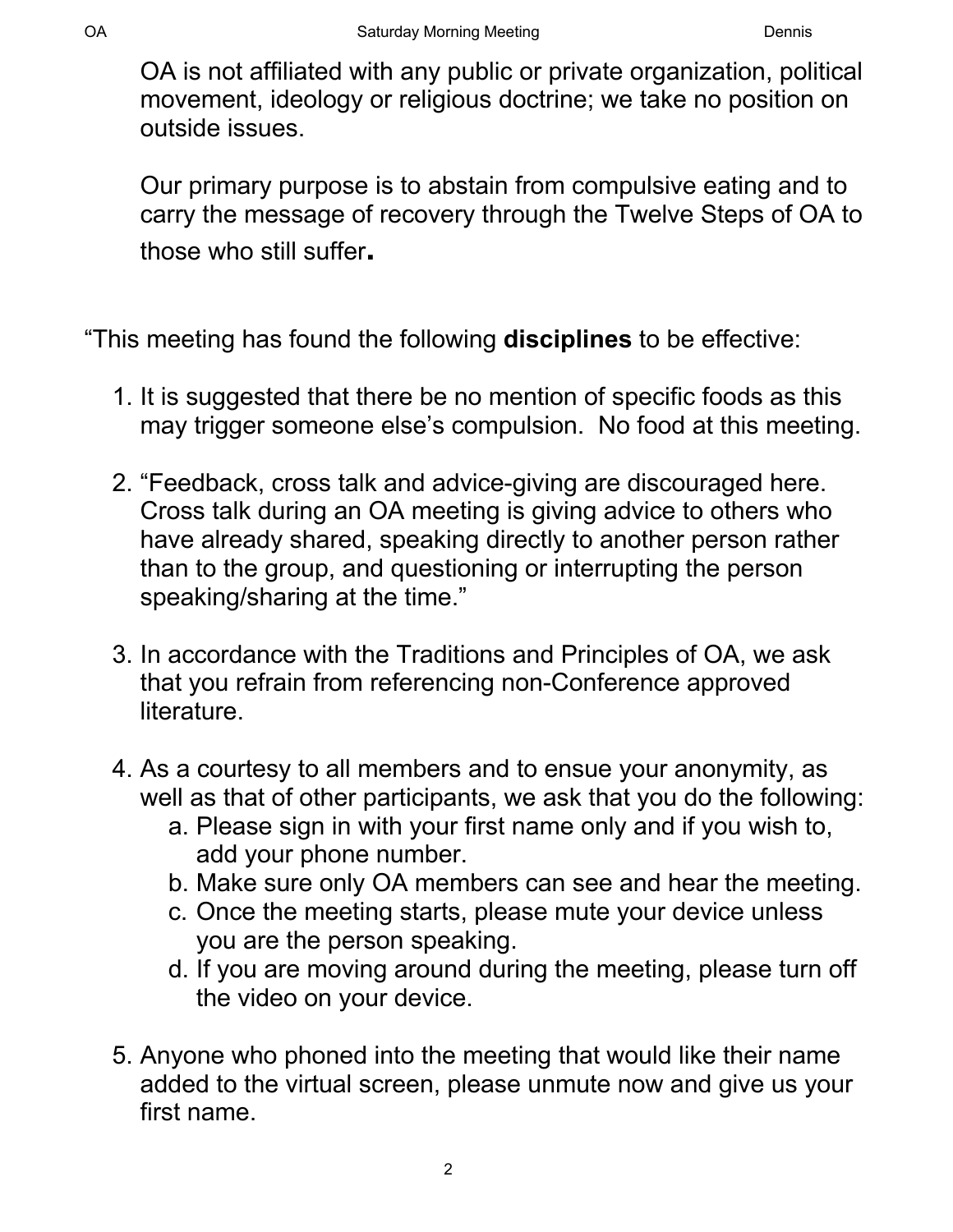6. We encourage those who are available to sponsor and those who need a sponsor to post your contact information in the chat box.

Would \_\_\_\_\_\_\_\_\_\_ please read **Our Invitation to You**?

# **Our Invitation To You**

We of Overeaters Anonymous have made a discovery. At the very first meeting we attended, we learned that we were in the clutches of a dangerous illness, and that willpower, emotional health and self-confidence, which some of us had once possessed, were no defense against it.

We have found that the reasons for the illness are unimportant. What deserves the attention of the still-suffering compulsive overeater is this: there is a proven, workable method by which we can arrest our illness.

The OA recovery program is patterned after that of Alcoholics Anonymous. We use AA's Twelve Steps and Twelve Traditions, changing only the words "alcohol" and "alcoholic" to "food" and "compulsive overeater."

As our personal stories attest, the Twelve-Step program of recovery works as well for compulsive overeaters as it does for alcoholics.

Can we guarantee you this recovery? The answer is up to you. If you will honestly face the truth about yourself and the illness; if you will keep coming back to meetings to talk and listen to other recovering compulsive overeaters; if you will read our literature and that of Alcoholics Anonymous with an open mind; and, most important, if you are willing to rely on a power greater than yourself for direction in your life, and to take the Twelve Steps to the best of your ability, we believe you can indeed join the ranks of those who recover.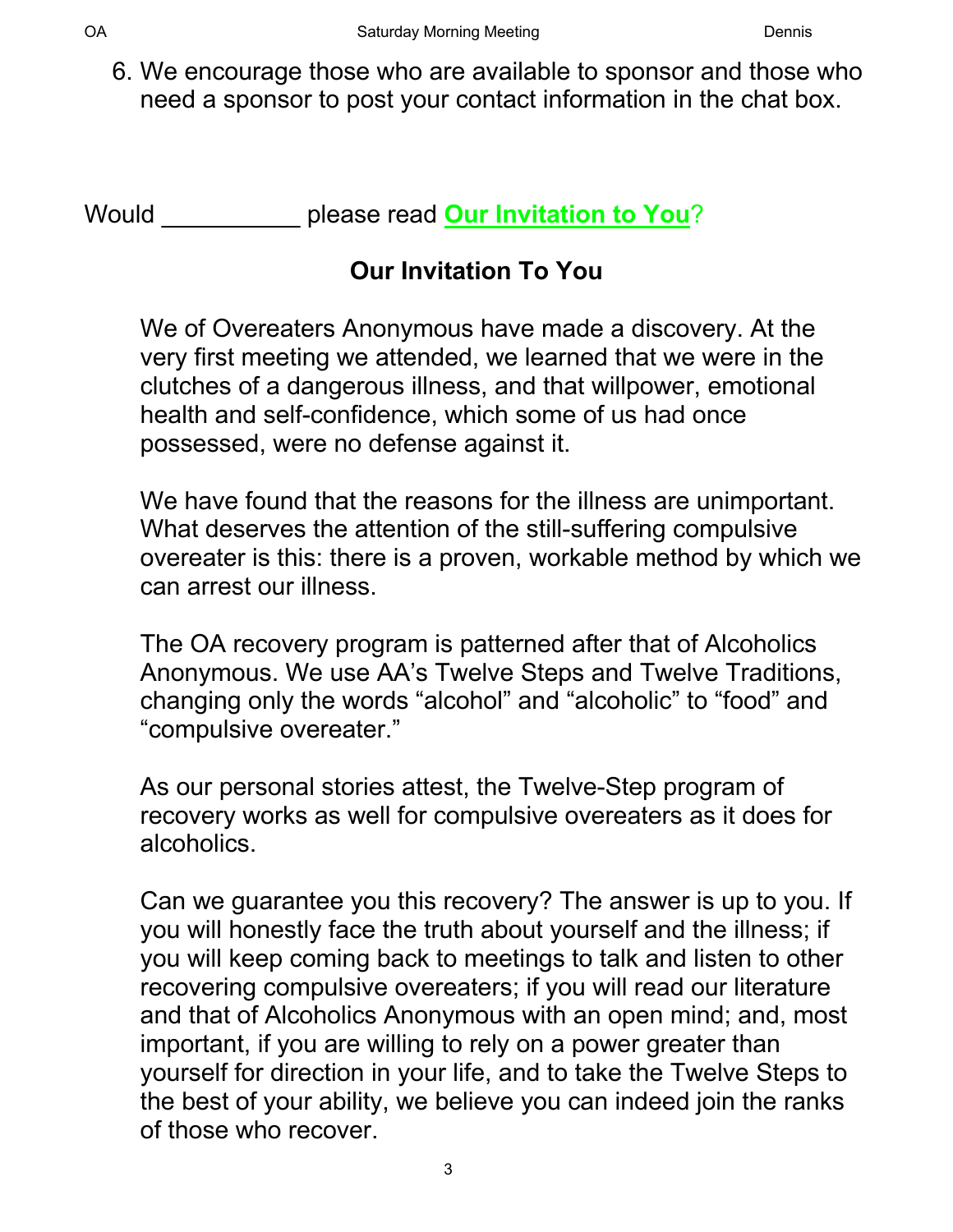To remedy the emotional, physical and spiritual illness of compulsive overeating we offer several suggestions, but keep in mind that the basis of the program is spiritual, as evidenced by the Twelve Steps.

We are not a "diet club." We do not endorse any particular plan of eating. In OA, abstinence is the act of refraining from compulsive eating and compulsive food behaviors while working towards or maintaining a healthy body weight. Once we become abstinent, the preoccupation with food diminishes and, in many cases, leaves us entirely. We then find that, to deal with our inner turmoil, we have to have a new way of thinking, of acting on life rather than reacting to it—in essence, a new way of living.

From this vantage point, we begin the Twelve-Step program of recovery, moving beyond the food and the emotional havoc to a fuller living experience. As a result of practicing the Steps, the symptom of compulsive overeating is removed on a daily basis, achieved through the process of surrendering to something greater than ourselves; the more total our surrender, the more fully realized our freedom from food obsession.

Would \_\_\_\_\_\_\_\_\_\_ please read **The Steps**?

## *Here are The Steps we took, which are suggested as a program of Recovery:*

- **1.** We admitted we were powerless over food that our lives had become unmanageable.
- **2.** Came to believe that a Power greater than ourselves could restore us to sanity.
- **3.** Made a decision to turn our will and our lives over to the care of God *as we understood him*.
- **4.** Made a searching and fearless moral inventory of ourselves.
- **5.** Admitted to God, to ourselves, and to another human being the exact nature of our wrongs.
- **6.** Were entirely ready to have God remove all these defects of character.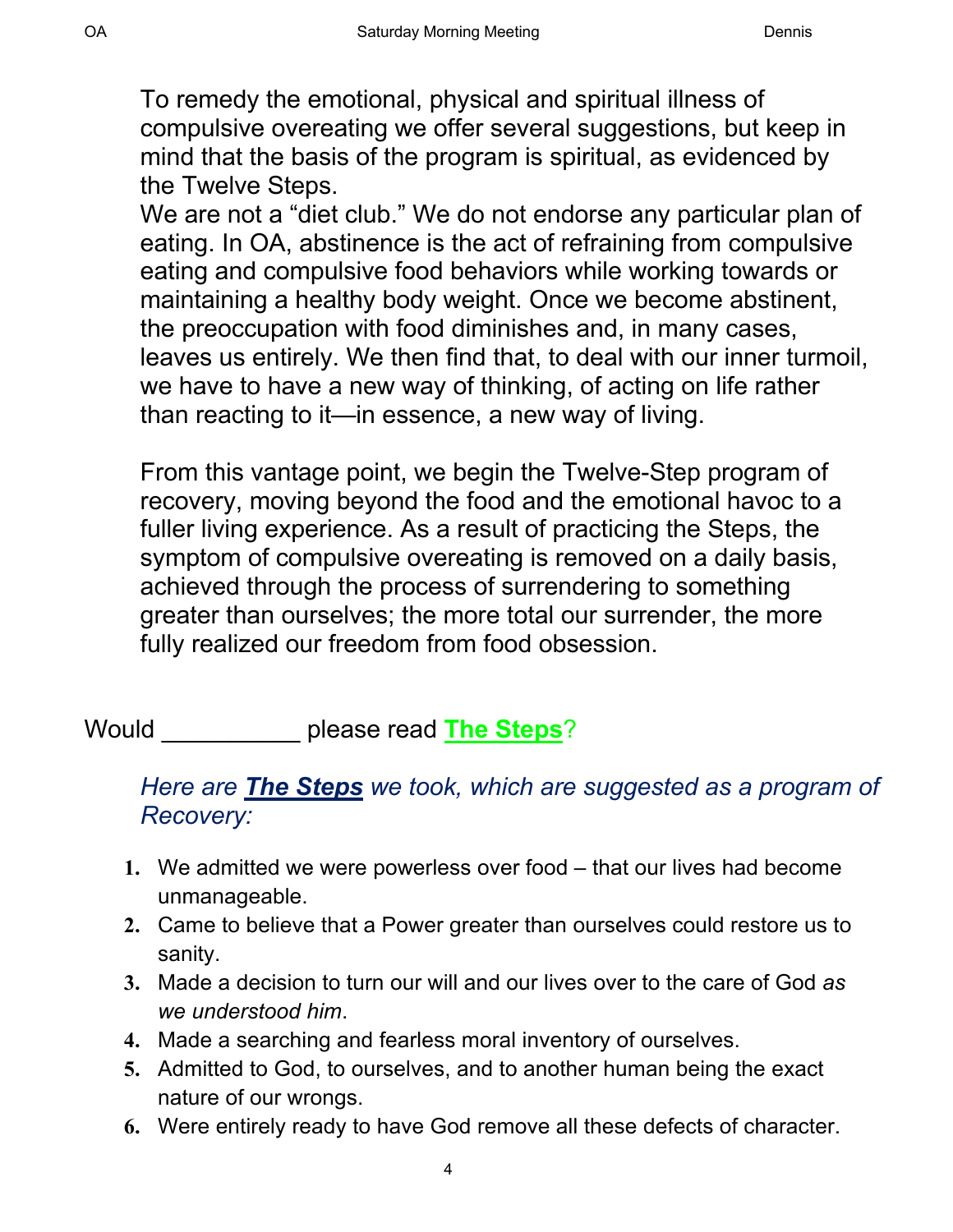- **7.** Humbly asked Him to remove our shortcomings.
- **8.** Made a list of all persons we had harmed, and became willing to make amends to them all.
- **9.** Made direct amends to such people wherever possible, except when to do so would injure them or others.
- **10.** Continued to take personal inventory and when we were wrong promptly admitted it.
- **11.** Sought through prayer and meditation to improve our conscious contact with God *as we understood Him*, praying only for knowledge of His will for us and the power to carry that out.
- **12.** Having had a spiritual awakening as the result of these steps, we tried to carry this message to compulsive overeaters, and to practice these principles in all our affairs.

"But I'm too weak. I'll never make it!" Don't worry, we have all thought and said the same thing. The amazing secret to the success of this program is just that: weakness. It is weakness, not strength, that binds us to each other and to a Higher Power and somehow gives us the ability to do what we cannot do alone.

If you decide you are one of us, we welcome you with open arms. Whatever your circumstances, we offer you the gift of acceptance. You are not alone anymore. Welcome to Overeaters Anonymous. Welcome home!

*Leader now reads the tradition of the month from* **The Twelve Traditions**?

# **The Twelve Traditions**

- **1. Our common welfare should come first; personal recovery depends upon OA unity.**
- **2. For our group purpose there is but one ultimate authority – a loving God as He may express Himself in our group conscience. Our leaders are but trusted servants; they do not govern.**
- **3. The only requirement for OA membership is a desire to stop eating compulsively.**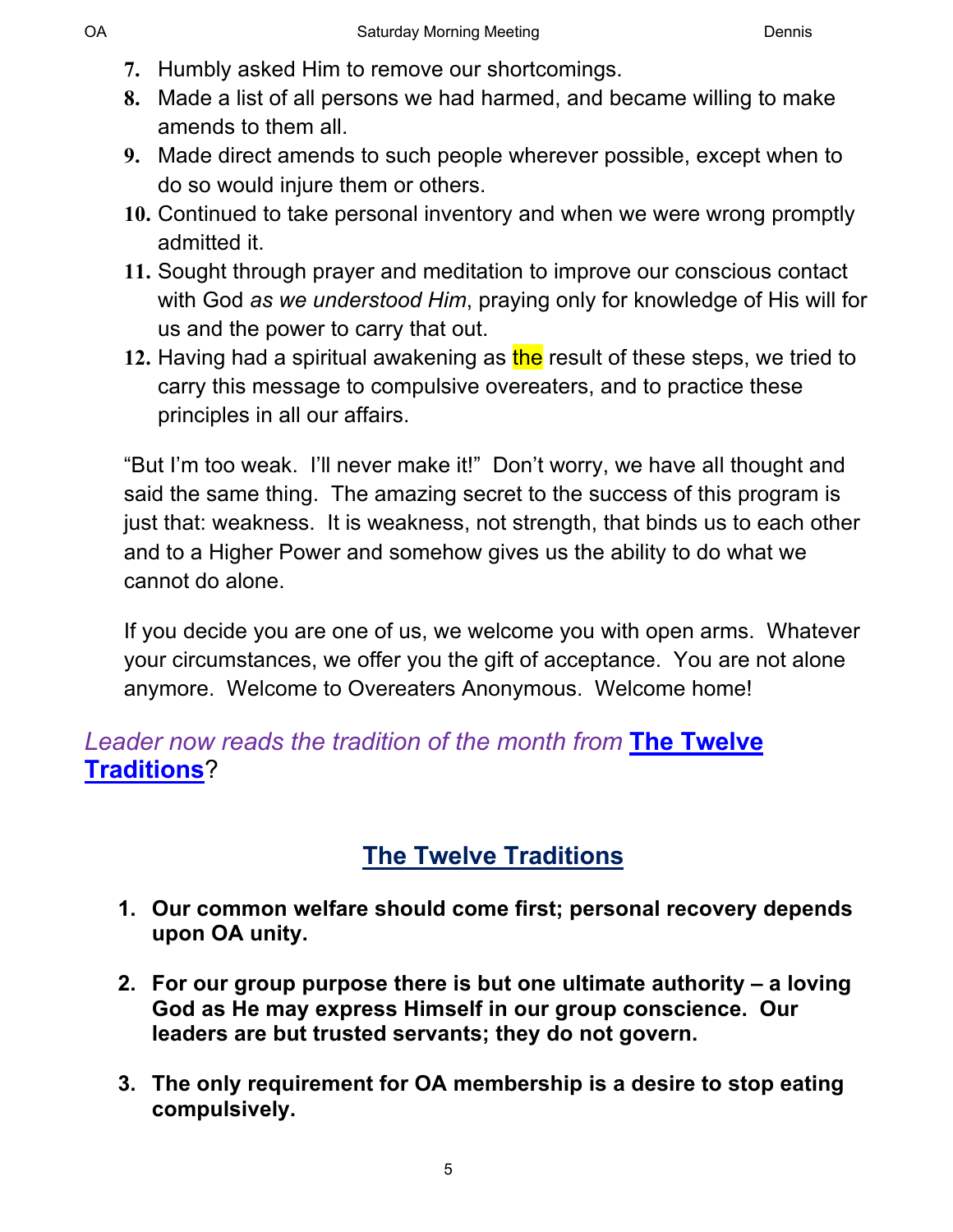- **4. Each group should be autonomous except in matters affecting other groups or OA as a whole.**
- **5. Each group has but one primary purpose – to carry its message to the compulsive overeater who still suffers.**
- **6. An OA group ought never endorse, finance, or lend the OA name to any related facility or outside enterprise, lest problems of money, property, and prestige divert us from our primary purpose.**
- **7. Every OA group ought to be fully self-supporting, declining outside contributions.**
- **8. OA should remain forever non-professional, but our service centers may employ special workers.**
- **9. OA, as such, ought never be organized; but we may create service boards or committees directly responsible to those they serve.**
- **10. OA has no opinion on outside issues; hence the OA name ought never to be drawn into public controversy.**
- **11. Our public relations policy is based on attraction rather than promotion; we need always maintain personal anonymity at the level of press, radio, films, television, and other public media of communication.**
- **12. Anonymity is the spiritual foundation of all these traditions, ever reminding us to place principles before personalities.**

*Leader now reads the introduction to* **The Tools of Recovery**.

# **The Tools of Recovery Introduction**

In working Overeaters Anonymous' Twelve Step-Program of Recovery from compulsive overeating, we have found that there are number of tools to assist us. We use these tools - A Plan of Eating, Sponsorship, Meetings, the Telephone, Writing, Literature, Action Plan, Anonymity and Service - on a regular basis, to help us achieve and maintain abstinence.

"ABSTINENCE in Overeaters Anonymous is the action of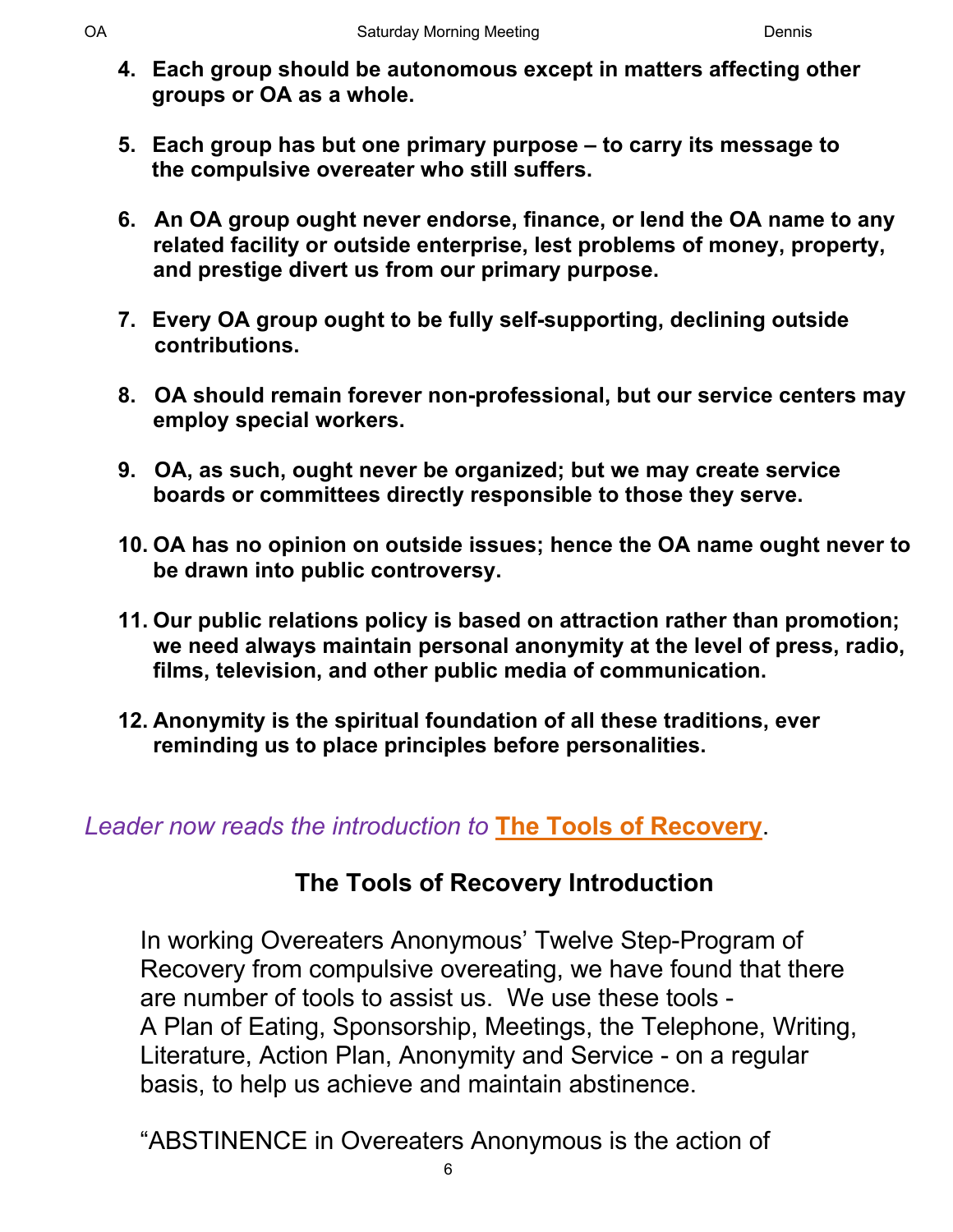refraining from compulsive eating and compulsive food behaviors while working towards or maintaining a healthy body weight. Spiritual, emotional and physical recovery is the result of living the Overeaters Anonymous Twelve-Step program."

In the interest of time, this group uses the short form of the tools. Please refer to this pamphlet to read the long version. (Hold up Pamphlet)

**All attending the meeting are welcome to share. It is suggested that sharing be limited to 2 minutes so all who wish to share today will have time.**

| Would | please read and/or share on the tool of<br><b>A Plan of Eating?</b> (see Appendix starting on Page 15) |
|-------|--------------------------------------------------------------------------------------------------------|
| Would | please read and/or share on the tool of<br><b>Sponsorship?</b> (see Appendix starting on Page 15)      |

# **Will all sponsors please raise their hands?**

| Meetings?    |  |
|--------------|--|
| Telephone?   |  |
| Writing?     |  |
| Literature?  |  |
| Action Plan? |  |
| Anonymity?   |  |
| Service?     |  |

**(see Appendix starting on Page 15) (see Appendix starting on Page 15) (see Appendix starting on Page 15) (see Appendix starting on Page 15) (see Appendix starting on Page 15) (see Appendix starting on Page 15) (see Appendix starting on Page 15)** 

**Are there any newcomers or visitors to this meeting for the first, second, or third time? If so, please UNMUTE and give us your first name and where you come from.**

**(If there are newcomers) Please remain after the meeting to speak with someone about the program.**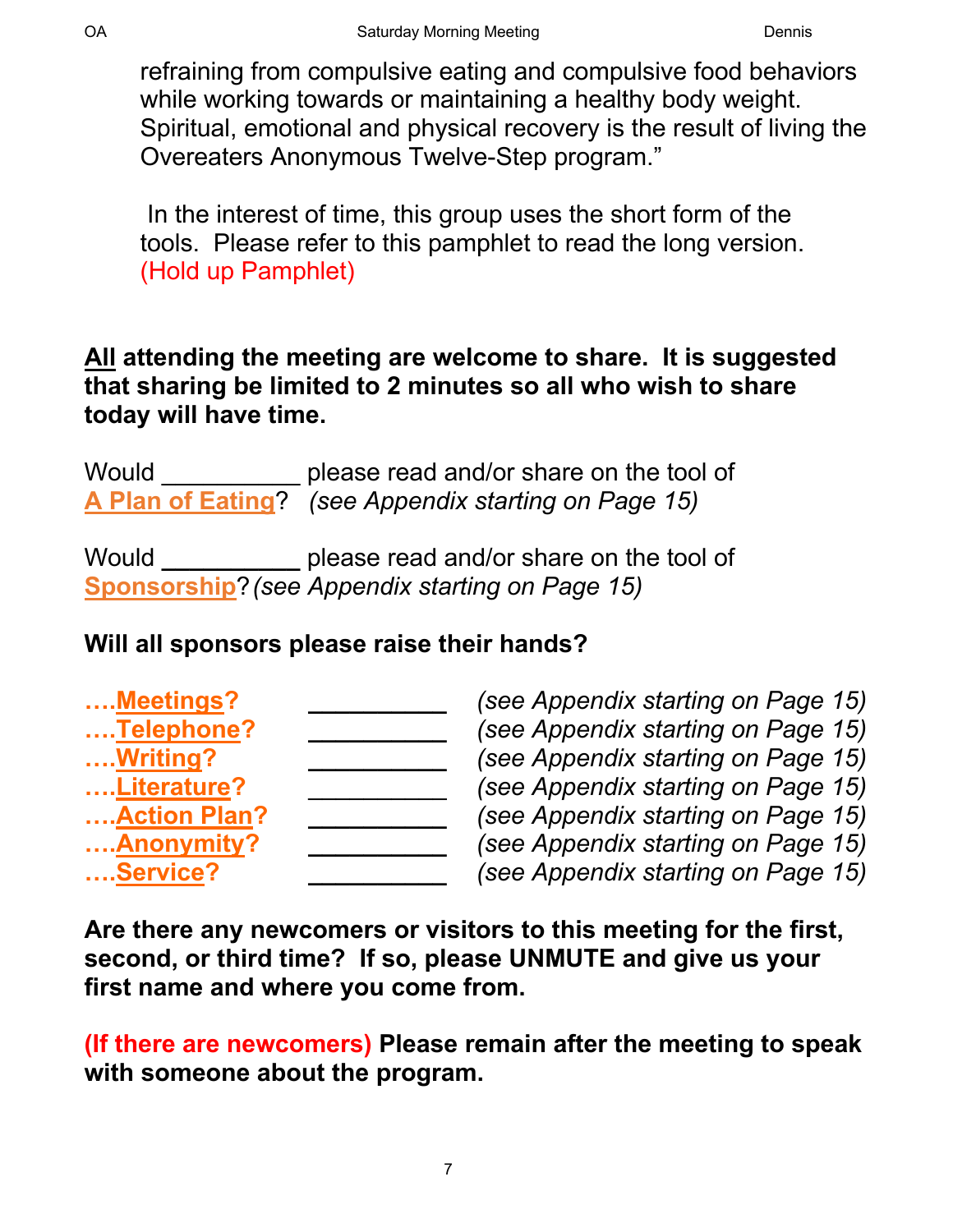Speaker Qualifies. "It is suggested that the speaker limit his/her talk to 15 minutes so there will be time for others to share later in the meeting."

(Thank the Speaker.)

If you would like to be added to this group's printed phone list or update your phone information, please speak to Linda H. after this meeting.

OA is self-supporting through our own voluntary contributions. Sheila G is the treasurer and has put her contact info in the chat.

"Does the secretary (Alice) have any announcements? Does the Inter-Group Rep (Linda H.) have any announcements? Are there any other OA announcements?" Please unmute and speak.

(On the last Saturday of the month only, Leader checks the service sign-ups and announces the name of next month's meeting leader.)

The meeting is now open for sharing, please limit your talk to 2 minutes, so others will have time to share also. The leader will time the speakers.

As a reminder, cross talk during an OA meeting is giving advice to others who have already shared, speaking directly to another person rather than to the group, and questioning or interrupting the person speaking/sharing at the time." Simply thank the speaker and address your experience, strength, and hope to the group.

(At 10:00 a.m.) "Anonymity…. Who you see here and what you hear here stays here!!!!". The opinions expressed here today are those of the individual OA members and do not represent OA as a whole.

Read the "**Promises**"

(Leader may read or choose someone from the group to read.)

Promises\*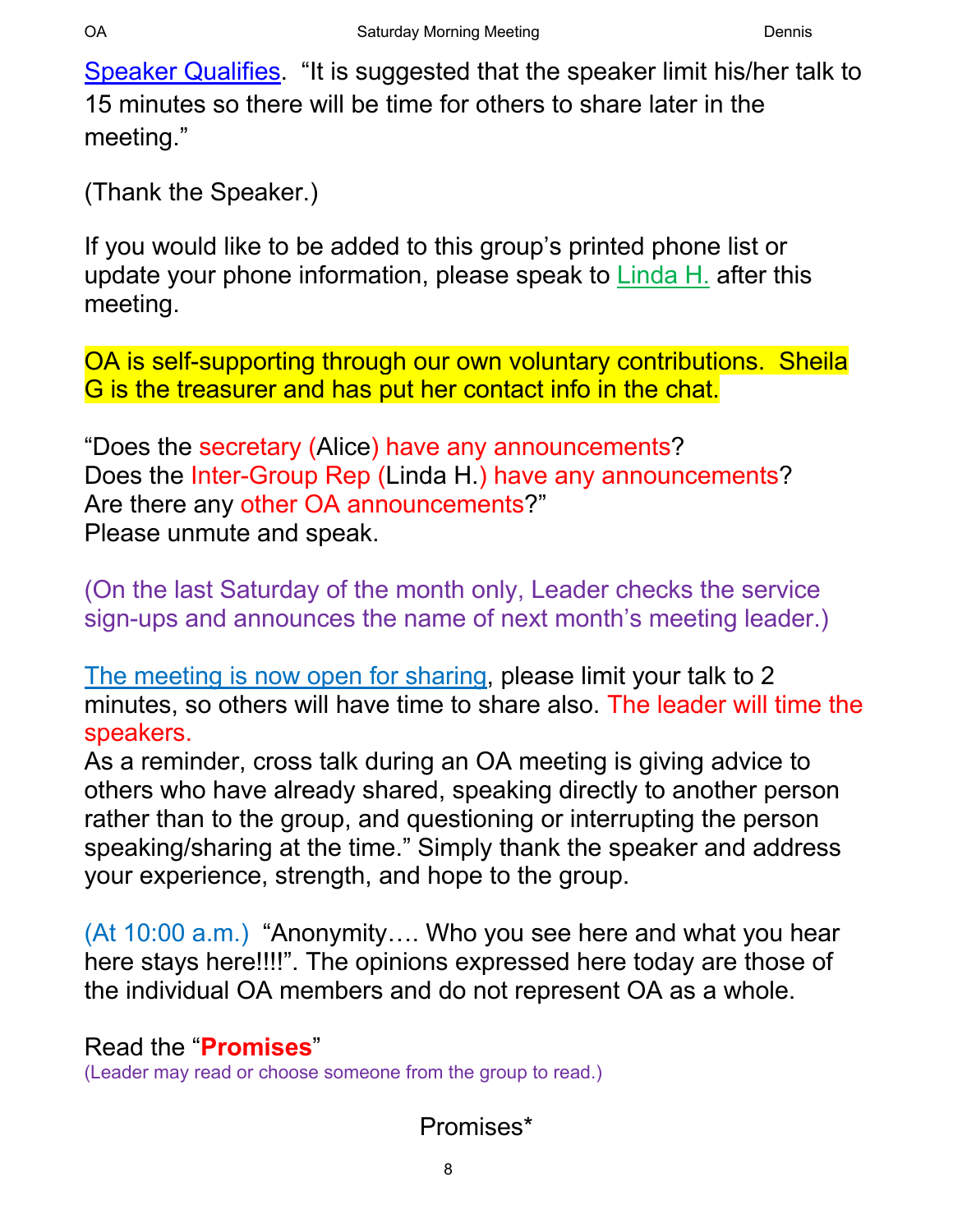# \*From the AA Big Book page 83

If we are painstaking about this phase of our development, we will be amazed before we are half way through. We are going to know a new freedom and a new happiness. We will not regret the past nor wish to shut the door on it. We will comprehend the word serenity and we will know peace. No matter how far down the scale we have gone, we will see how our experience can benefit others. That feeling of uselessness and self-pity will disappear. We will lose interest in selfish things and gain interest in our fellows. Self-seeking will slip away. Our whole attitude and outlook upon life will change. Fear of people and of economic insecurity will leave us. We will intuitively know how to handle situations which used to baffle us. We will suddenly realize that God is doing for us what we could not do for ourselves.

Are these extravagant promises?

"We think not."

They are being fulfilled among us – sometimes quickly, sometimes slowly. They will always materialize if we work for them.

"After a moment of silence, would all those who wish to, join me in the Serenity Prayer."

*"God, grant me the serenity to accept the things I cannot change, the Courage to change the things I can and the wisdom to know the difference."*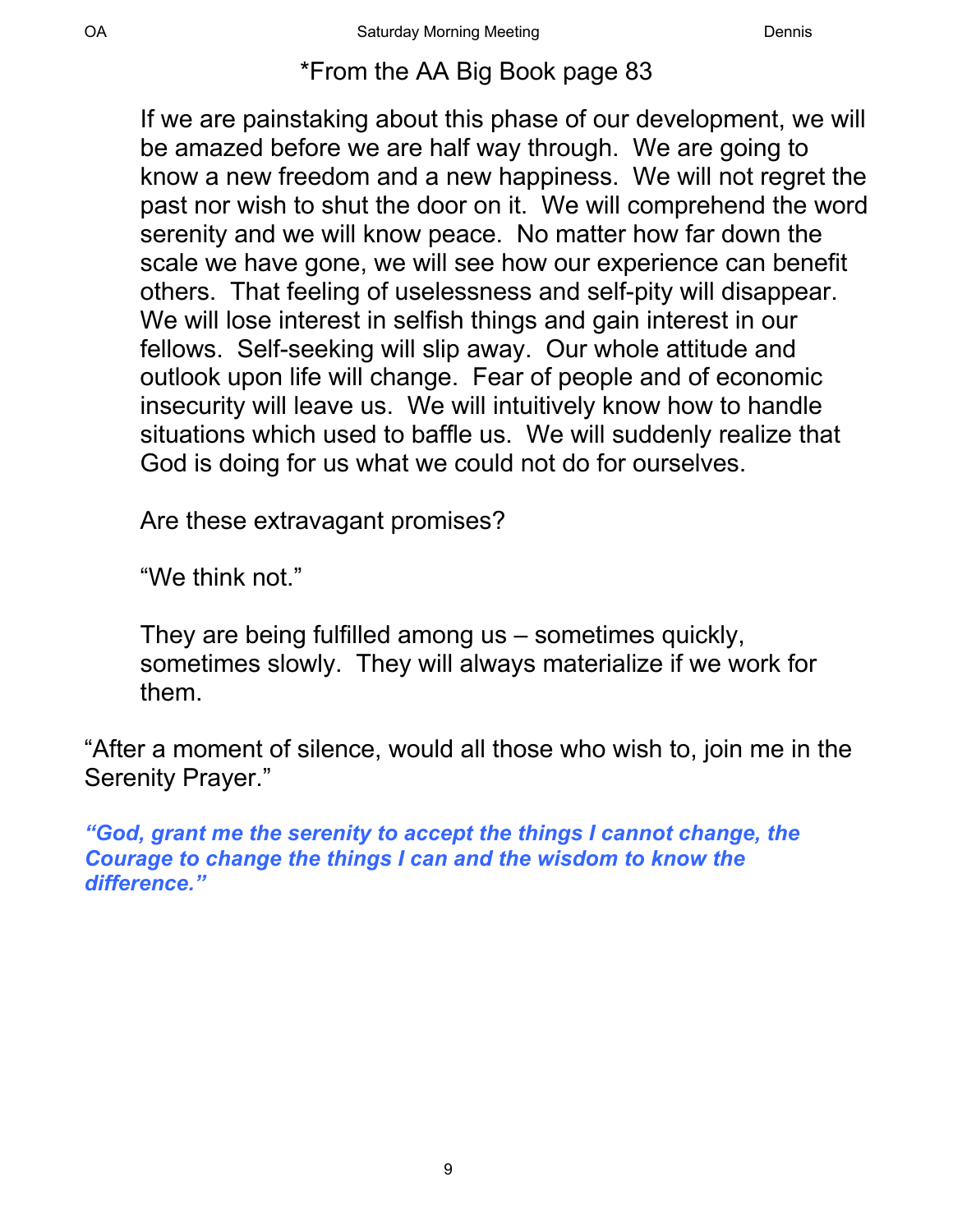# **Appendix**

# **PREAMBLE**

 **Overeaters Anonymous is a fellowship of Individuals who, through our shared experience, strength and hope, are recovering from compulsive overeating.** 

 **We welcome everyone who wants to stop eating compulsively. There are no dues or fees for members; we are self-supporting through our own contributions, neither soliciting, nor accepting outside donations. OA is not affiliated with any public or private organization, political movement, ideology or religious doctrine; we take no position on outside issues.** 

**Our primary purpose is to abstain from compulsive eating and to carry the message of recovery through the Twelve Steps of OA to those who still suffer.**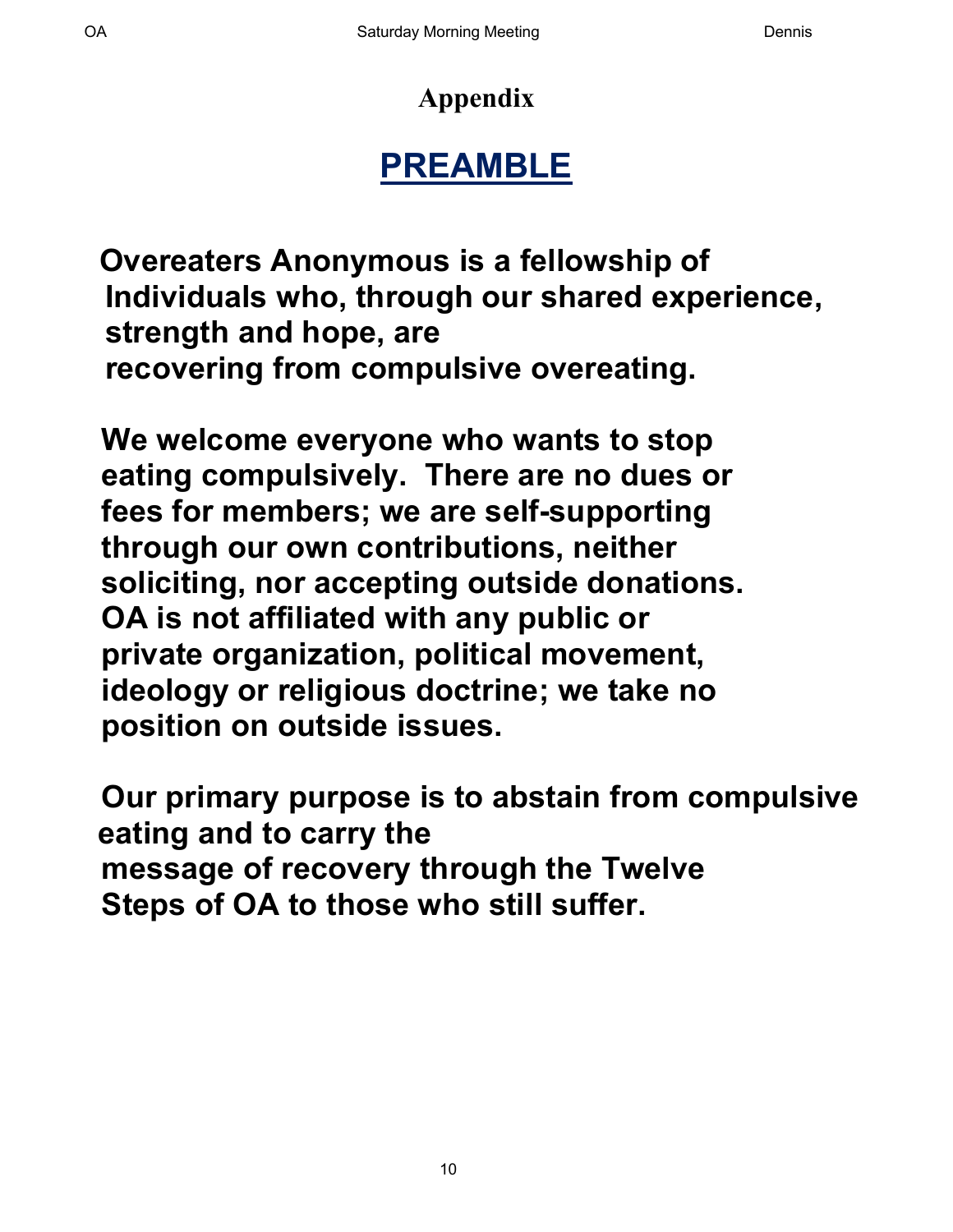# **Our invitation to you**

**We of Overeaters Anonymous have made a discovery. At the very first meeting we attended, we learned that we were in the clutches of a dangerous illness, and that willpower, emotional health and self-confidence, which some of us had once possessed, were no defense against it.**

**We have found that the reasons for the illness are unimportant. What deserves the attention of the still-suffering compulsive overeater is this: there is a proven, workable method by which we can arrest our illness.**

**The OA recovery program is patterned after that of Alcoholics Anonymous. We use AA's Twelve Steps and Twelve Traditions, changing only the words "alcohol" and "alcoholic" to "food" and "compulsive overeater."**

**As our personal stories attest, the Twelve-Step program of recovery works as well for compulsive overeaters as it does for alcoholics.**

**Can we guarantee you this recovery? The answer is up to you. If you will honestly face the truth about yourself and the illness; if you will keep coming back to meetings to talk and listen to other recovering compulsive overeaters; if you will read our literature and that of Alcoholics Anonymous with an open mind; and, most important, if you are willing to rely on a power greater than yourself for direction in your life, and to take the Twelve Steps to the best of your ability, we believe you can indeed join the ranks of those who recover.**

**To remedy the emotional, physical and spiritual illness of compulsive overeating we offer several suggestions, but keep in mind that the basis of the program is spiritual, as evidenced by the Twelve Steps.**

**We are not a "diet club." We do not endorse any particular plan of eating. In OA, abstinence is the act of refraining from compulsive eating and compulsive food behaviors while working towards or maintaining a healthy body weight. Once we become abstinent, the preoccupation with food diminishes and in many cases leaves us entirely. We then find that, to deal with our inner turmoil, we have to have a new way of thinking, of acting on life rather than reacting to it—in essence, a new way of living.**

**From this vantage point, we begin the Twelve-Step program of recovery, moving beyond the food and the emotional havoc to a fuller living experience. As a result of practicing the Steps, the symptom of compulsive overeating is removed on a daily basis, achieved through the process of surrendering to something greater than ourselves; the more total our surrender, the more fully realized our freedom from food obsession.**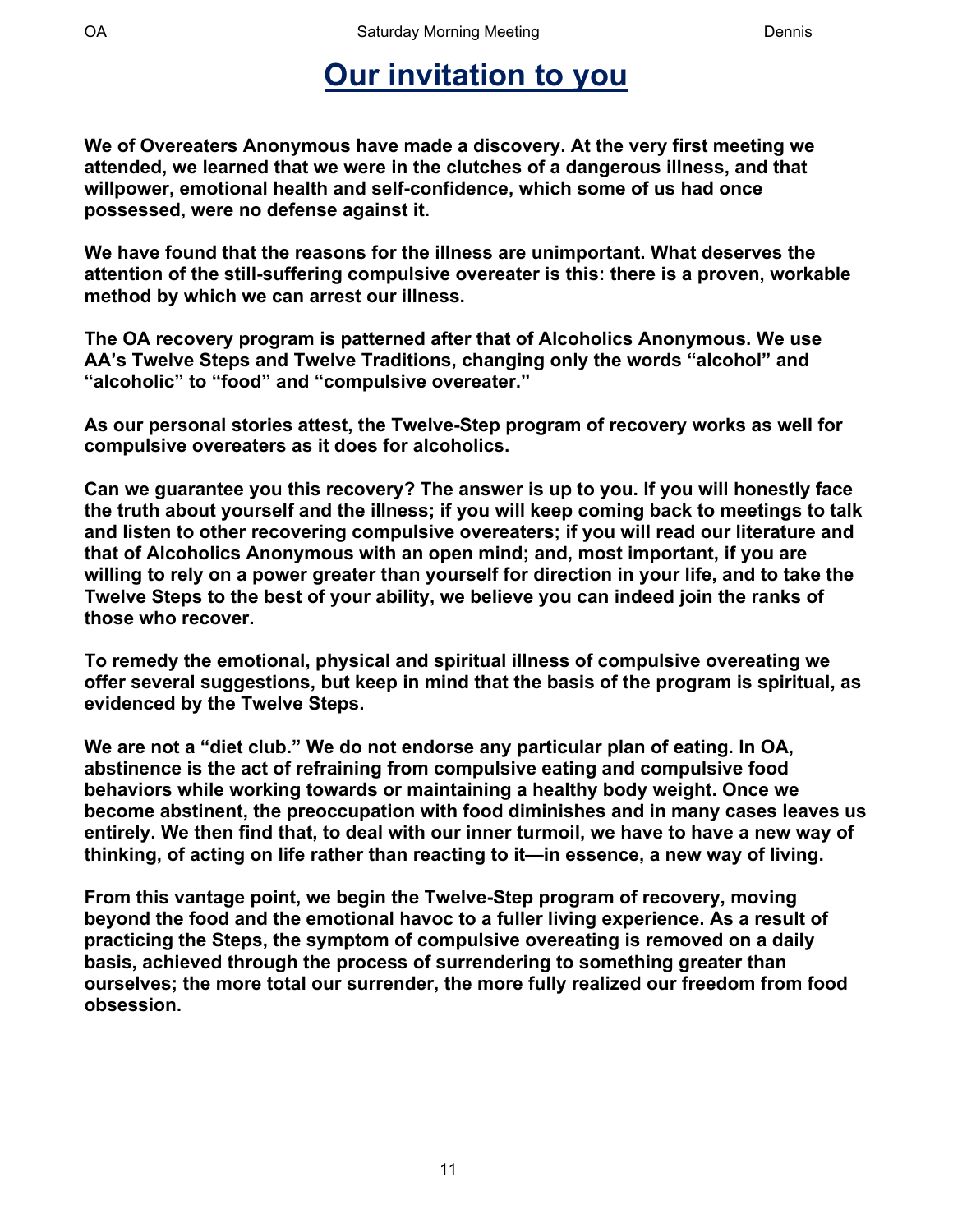*Here are The Steps we took, which are suggested as a program of Recovery:* 

- **13.** We admitted we were powerless over food that our lives had become unmanageable.
- **14.** Came to believe that a Power greater than ourselves could restore us to sanity.
- **15.** Made a decision to turn our will and our lives over to the care of God *as we understood him*.
- **16.** Made a searching and fearless moral inventory of ourselves.
- **17.** Admitted to God, to ourselves, and to another human being the exact nature of our wrongs.
- **18.** Were entirely ready to have God remove all these defects of character.
- **19.** Humbly asked Him to remove our shortcomings.
- **20.** Made a list of all persons we had harmed, and became willing to make amends to them all.
- **21.** Made direct amends to such people wherever possible, except when to do so would injure them or others.
- **22.** Continued to take personal inventory and when we were wrong promptly admitted it.
- **23.** Sought through prayer and meditation to improve our conscious contact with God *as we understood Him*, praying only for knowledge of His will for us and the power to carry that out.
- 24. Having had a spiritual awakening as the result of these steps, we tried to carry this message to compulsive overeaters, and to practice these principles in all our affairs.

"But I'm too weak. I'll never make it!" Don't worry, we have all thought and said the same thing. The amazing secret to the success of this program is just that: weakness. It is weakness, not strength, that binds us to each other and to a Higher Power and somehow gives us the ability to do what we cannot do alone.

If you decide you are one of us, we welcome you with open arms. Whatever your circumstances, we offer you the gift of acceptance. You are not alone anymore. Welcome to Overeaters Anonymous. Welcome home!

12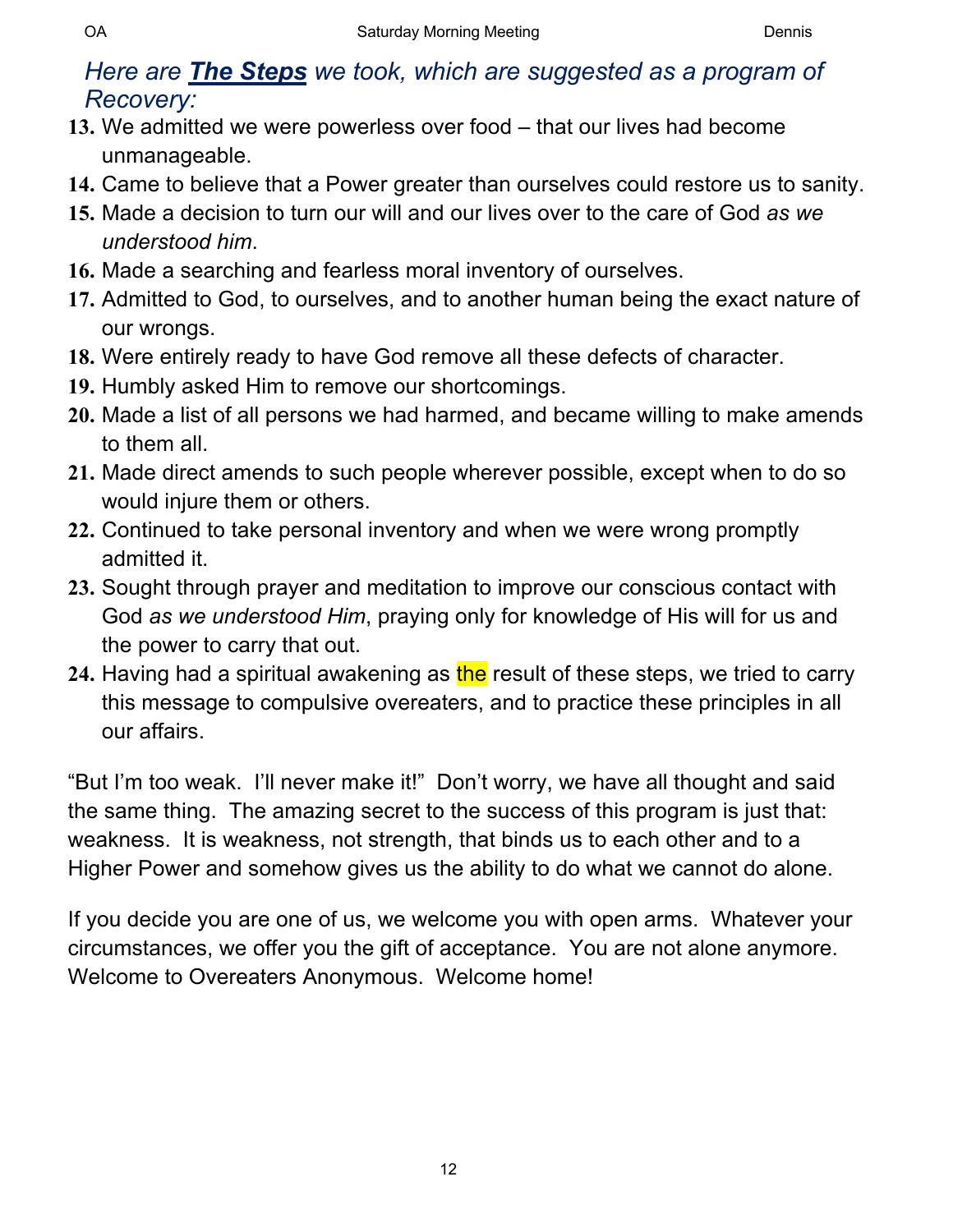## **The Twelve Traditions**

- **6. Our common welfare should come first; personal recovery depends upon OA unity.**
- **7. For our group purpose there is but one ultimate authority – a loving God as He may express Himself in our group conscience. Our leaders are but trusted servants; they do not govern.**
- **8. The only requirement for OA membership is a desire to stop eating compulsively.**
- **9. Each group should be autonomous except in matters affecting other groups or OA as a whole.**
- **10.Each group has but one primary purpose – to carry its message to the compulsive overeater who still suffers.**
- **6. An OA group ought never endorse, finance, or lend the OA name to any related facility or outside enterprise, lest problems of money, property, and prestige divert us from our primary purpose.**
- **8. Every OA group ought to be fully self-supporting, declining outside contributions.**
- **8. OA should remain forever non-professional, but our service centers may employ special workers.**
- **9. OA, as such, ought never be organized; but we may create service boards or committees directly responsible to those they serve.**
- **13. OA has no opinion on outside issues; hence the OA name ought never to be drawn into public controversy.**
- **11. Our public relations policy is based on attraction rather than promotion; we need always maintain personal anonymity at the level of press, radio, films,**  television, and other public media of communication.
- **12. Anonymity is the spiritual foundation of all these traditions, ever reminding us to place principles before personalities**.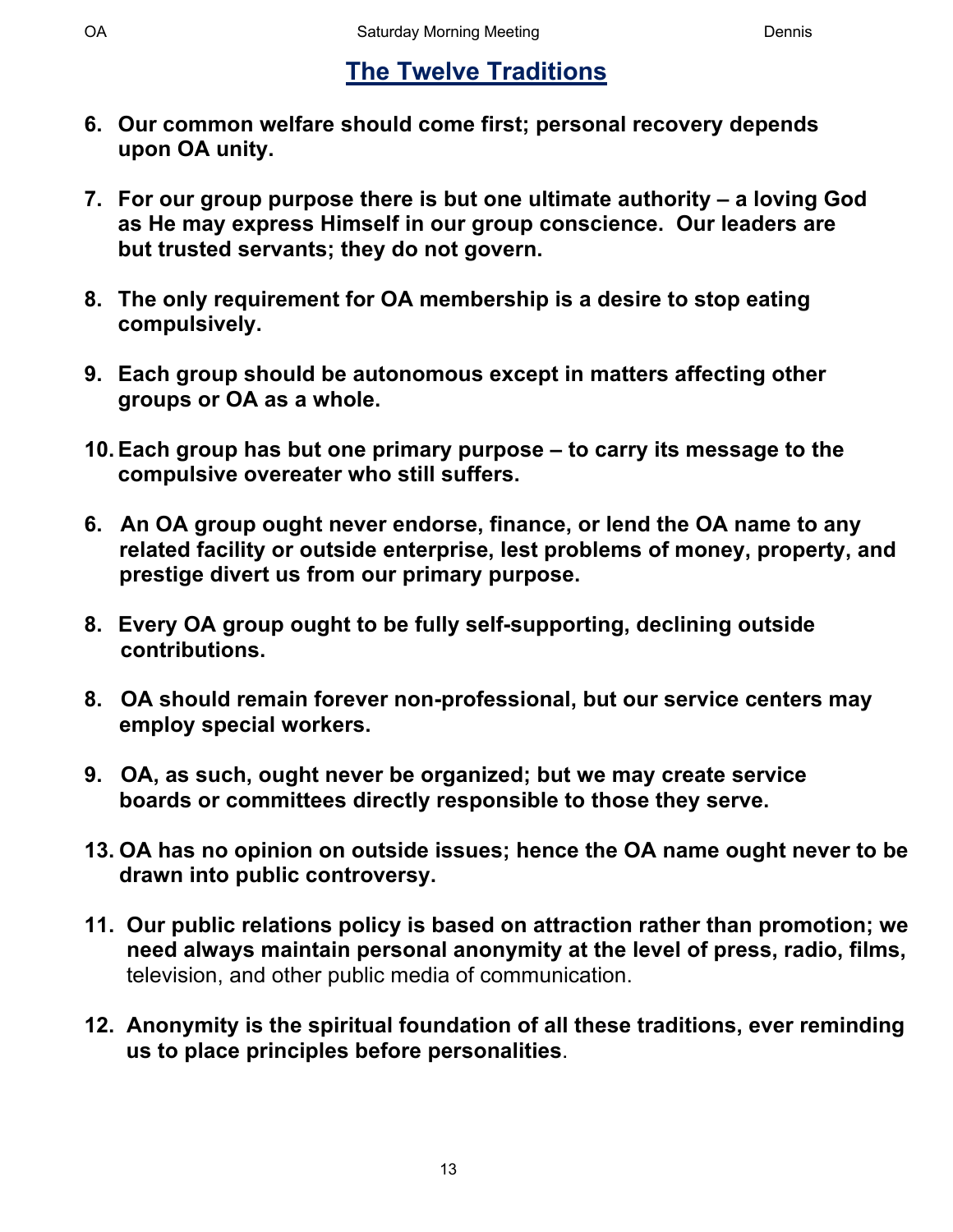# The Tools of Recovery Introduction

 In working Overeaters Anonymous' Twelve Step-Program of Recovery from compulsive overeating, we have found that there are number of tools to assist us. We use these tools-*A Plan of Eating*, *Sponsorship*, *Meetings*, the *Telephone*, *Writing*, *Literature, Action Plan*, *Anonymity* and *Service* -on a regular basis, to help us achieve and maintain abstinence.

 "ABSTINENCE in Overeaters Anonymous is the action of refraining from compulsive eating and compulsive food behaviors while working towards or maintaining a healthy body weight. Spiritual, emotional and physical recovery is the result of living the Overeaters Anonymous Twelve-Step program."

 In the interest of time, this group uses the short form of the tools. Please refer to this pamphlet to read the long version. *(Hold up Pamphlet)*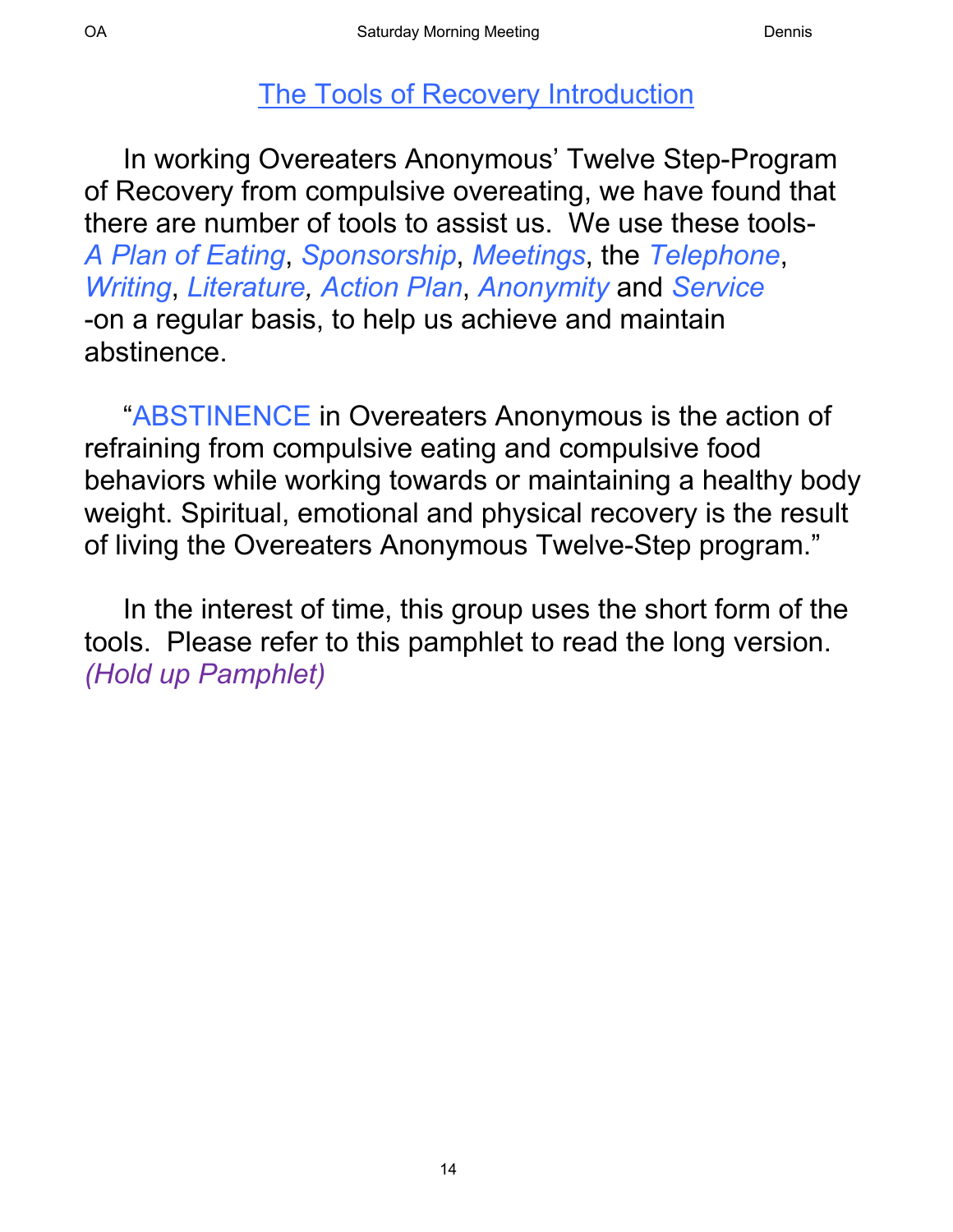# The Tools of Recovery (abridged)

As we work the Overeaters Anonymous Twelve Step program of recovery from compulsive eating, we have a number of Tools to assist us. We use these Tools—a plan of eating, sponsorship, meetings, telephone, writing, literature, action plan, anonymity, and service—on a regular basis, to help us achieve and maintain abstinence and recovery from our disease.

# **A Plan of Eating**

As a Tool, a plan of eating helps us abstain from compulsive eating, guides us in our dietary decisions, and defines what, when, how, where, and why we eat. (See the pamphlet A New Plan of Eating for more information.) This Tool helps us deal with the physical aspects of our disease and achieve physical recovery.

#### **Sponsorship**

We ask a sponsor to help us through all three levels of our program of recovery: physical, emotional, and spiritual. Find a sponsor who has what you want and ask that person how they are achieving it.

#### **Meetings**

Meetings give us an opportunity to identify our common problem, confirm our common solution, and share the gifts we receive through this Twelve Step program. In addition to face-to-face meetings, OA offers telephone and other types of virtual meetings that are useful in breaking through the deadly isolation caused by distance, illness, or physical challenges.

#### **Telephone**

Many members call, text, or email their sponsors and other OA members daily. Telephone or electronic contact also provides an immediate outlet for those hard-to-handle highs and lows we may experience.

#### **Writing**

Putting our thoughts and feelings down on paper, or describing a troubling or joyous incident, helps us better understand our actions and reactions in a way that is often not revealed by simply thinking or talking about them.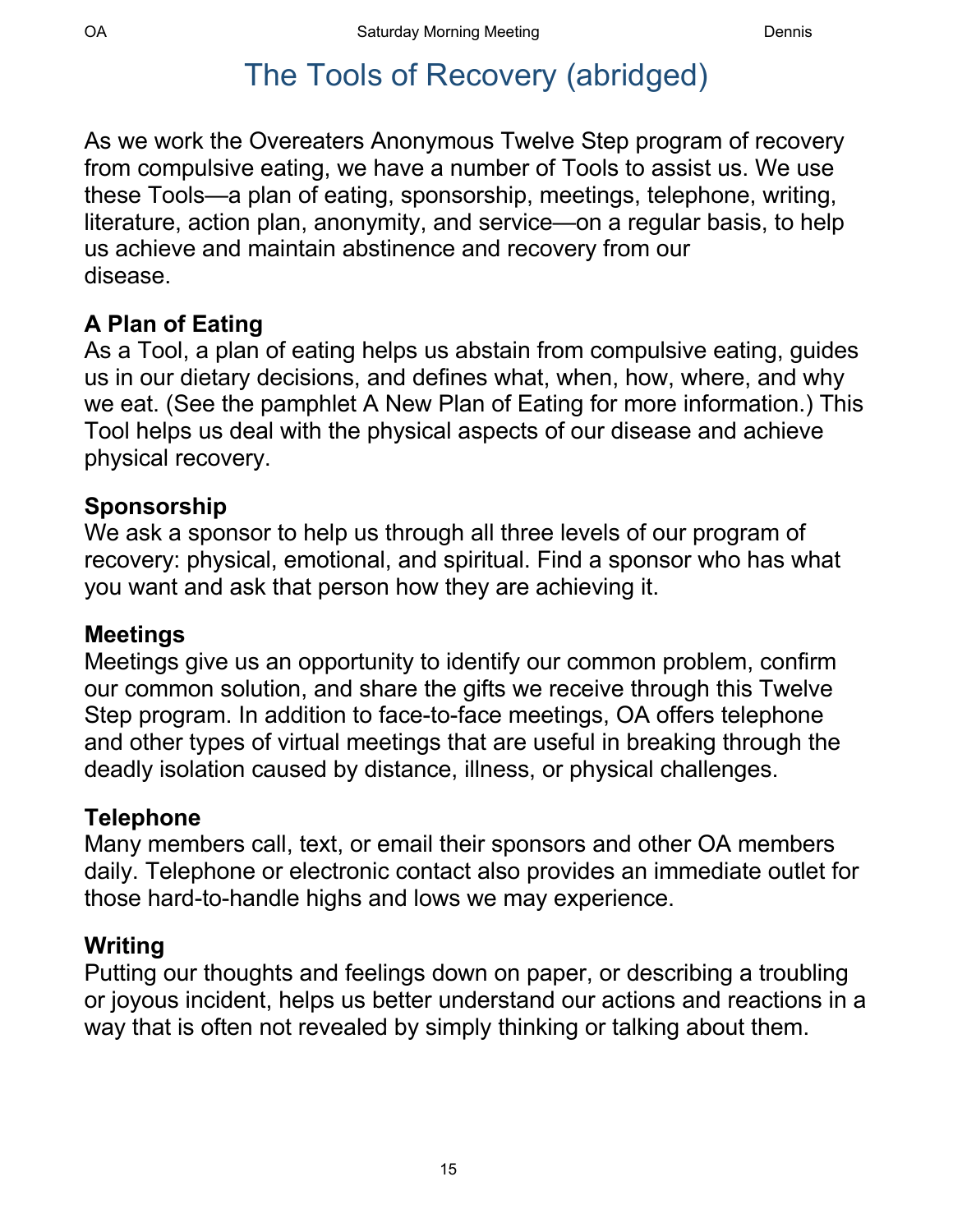# **Literature**

We read OA-approved literature, which includes numerous books, study guides, pamphlets, wallet cards, and selected Alcoholics Anonymous texts. All this material provides insight into our disease and the experience, strength, and hope that there is a solution for us.

# **Action Plan**

Creating an action plan is the process of identifying and implementing attainable actions to support our individual abstinence and emotional, spiritual, and physical recovery. This Tool, like our plan of eating, may vary widely among members and may need to be adjusted as we progress in our recovery.

# **Anonymity**

Anonymity is the spiritual foundation of all our Traditions, ever reminding us to place principles before personalities (Tradition Twelve). Anonymity assures us that only we, as individual OA members, have the right to make our membership known to others. Anonymity at the level of press, radio, films, television, and other public media of communication means that we never allow our faces or last names to be used once we identify ourselves as OA members (Tradition Eleven).

Within the Fellowship, anonymity means that whatever we share with another OA member will be respected and kept confidential. What we hear at meetings should remain there.

# **Service**

Any form of service—no matter how small—that helps reach a fellow sufferer adds to the quality of our own recovery. Members who are new to OA can give service by attending meetings, sharing, and putting away chairs. All members can also give service by putting out literature, welcoming newcomers, hosting a virtual meeting, or doing whatever is needed to help the group. Members who meet specified requirements can give service beyond the group level by serving at the intergroup, service board, region, or world service level.

As OA's responsibility pledge states: "Always to extend the hand and heart of OA to all who share my compulsion; for this I am responsible."

See the full Tools of Recovery pamphlet for more information.